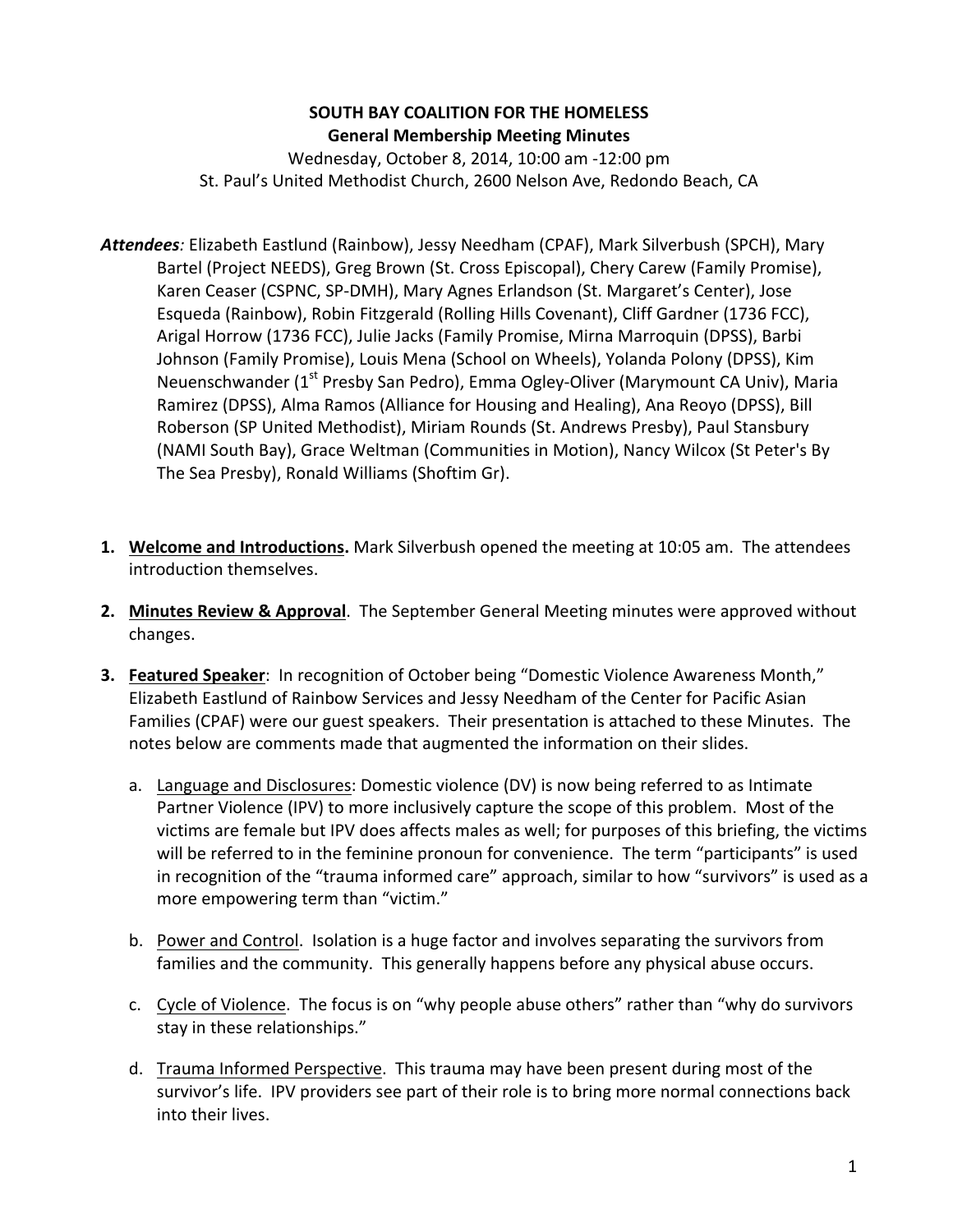- e. Barriers Facing DV or IPV When Looking for Housing. These include: the cost; safety away from their perpetrators; survivors having little or no credit history; little experience in financial matters (force to give checks to the abuser, having no bank accounts); mental health issues (depression); fear of becoming homeless; lacking life skills; language (knowing little English and then trying to communicate with landlords or employers); cultural and gender roles held; shame felt; landlords may not want to rent to them even with a restraining order because of perceived problems they bring.
- f. Intake into Shelter. Law enforcement, social workers, hospital staff can provide support, but intake must be given directly by the survivor.
- g. Lethality Risk Factors. Violence is a modeled behavior. As part of "cultural competency," it is important to understand what is illegal in our country versus what might be "acceptable behavior" in other cultures.
- h. Emergency vs Transitional Shelters. The use of LA's universal application is progressive in that all the providers can use the same intake information, so the survivors do not have to relive their trauma if they transition to another agency.
- i. Other Information. Some DV agencies provide legal assistance including 1736 Family Crisis Center; it provides support in the areas of family law, immigration, and evictions. CPAF uses the services of the Legal Aid Foundation (their offices are collated).
- j. 24-hour Hotline Numbers (agencies serving SPA 8):
	- Rainbow Services (English and Spanish): **310-547-9342**
	- Center for the Pacific Asian Family (over 30 Asian & Pacific Islander languages/dialects): **1-800-339-3940**
	- 1736 Family Crisis Center (English and Spanish): **310-370-5902**
	- Interval House (70 languages, in Long Beach): **562-594-4555**
	- WomenShelter of Long Beach: **562-437-4663**
	- National DV Hotline (will connect caller to an LA agency): **1-800-799-7233**

## **4. SBCH Committee Reports**.

- a. **Governance**. Emma Ogley-Oliver reported the committee is developing by-laws that propose an organizational infrastructure focused on the Coalition's sustainability. Included in them are named positions, standing committees, and operational procedures. She welcomes all who want to participate -- the next meeting is Monday, November  $3<sup>rd</sup>$ , 5:30-6:30 pm at Marymount's Waterfront campus. This *ad hoc* committee wants to conclude the majority of its work by December. Contact her for more details at eogleyoliver@icloud.com.
- b. **Advocacy.** Paul Stansbury reported this committee is developing a directory of key staff for all the elected officials that have jurisdiction in SPA 8; please sent him your contacts for inclusion into this directory. The committee is also developing "talking points" and will provide training to educate those in our membership who are interested in doing advocacy work. They are looking into bringing a winter shelter into SPA 8 for 2015, as well as working with the League of Women Voters with its community forum planned for April. The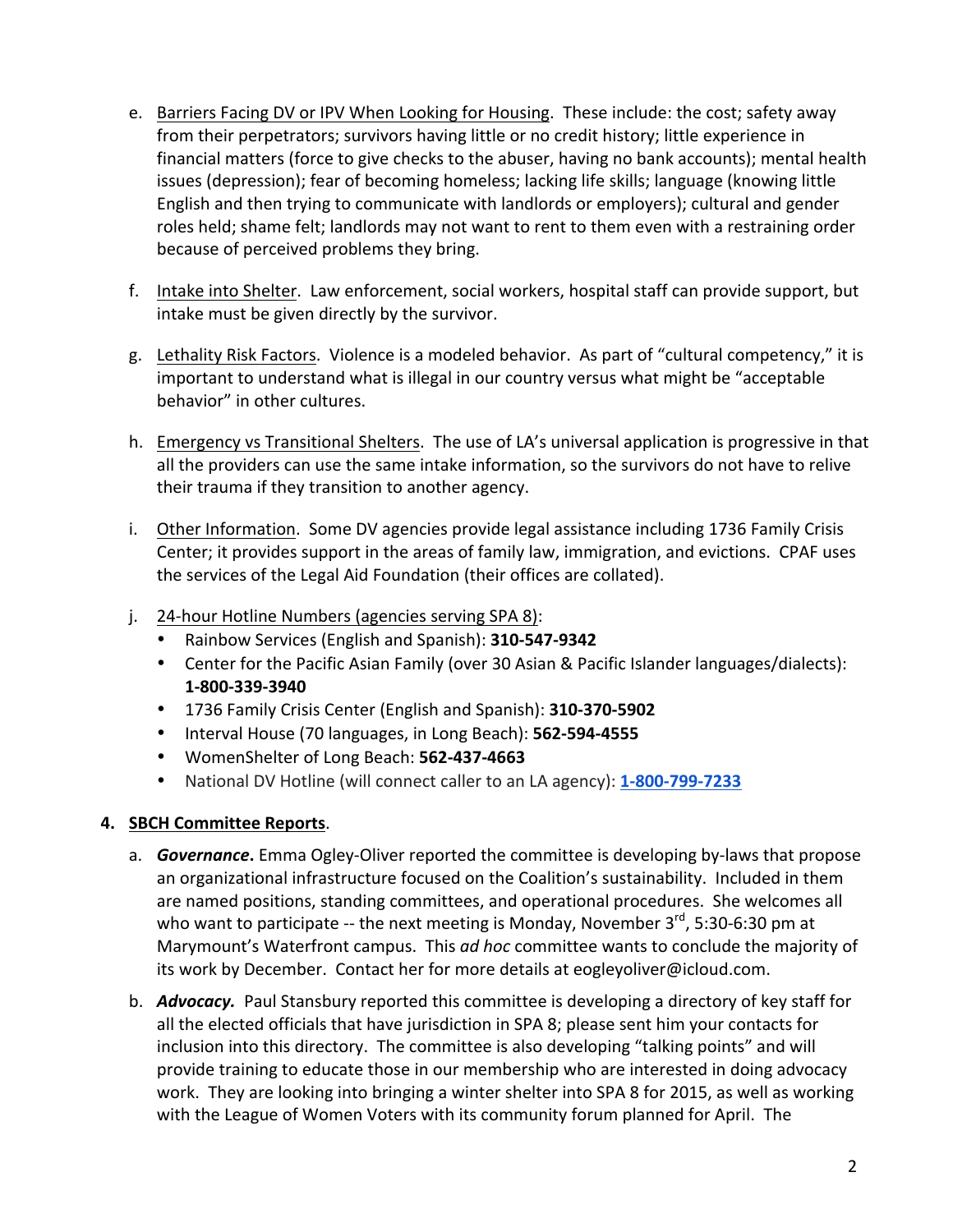committee's next meeting is scheduled for November  $5<sup>th</sup>$ . Contact Paul at pstans5@aol.com for details.

- c. **Website.** Nancy Wilcox and Sue Castillo have defined a general layout for the website which is hosted at sbch.weeby.com. They are seeking feedback on it. Their next meeting is on October  $27<sup>th</sup>$ ; contact Nancy at nancywilcox777@gmail.com for details.
- **5. Homeless Count 2015 (HC15) Update**. Grace Weltman is the SPA 8 Regional Coordinator for HC15 and gave this report on HC15, which will be held in our region on Wednesday, January 28<sup>th</sup>.
	- Mark gave background in the Homeless Count. HCs are mandated by HUD and are used to ensure resources are used wisely and strategically. They are conducted during the last 10 days in January throughout the country.
	- Grace is focused on getting communities to "Opt-In." This program gives them the opportunity to obtain homeless data specific to their city. Opt-In communities are asked to lead the HC15 effort in the city by providing volunteers and a deployment site.
	- For the last Homeless Count, SPA 8 had a high percentage of cities Opt-In. Grace's HC15 goal is 100% of the region.
	- One element of HC15 is the Youth Count. This employs a different methodology from the "street count" census conducted at night. The Youth Count uses youth leaders to help identify the "hot spots" during the day.
	- At our November General Meeting, we will be devoted much more time to planning HC15.
- **6. Co-Chairs' Report.** Mark and Nancy gave the following report:
	- Mark announced the results of the poll determining the meeting date that accommodates the most members. It is the **third Wednesday's from 9:30-11:30 am**. We will switch to this new date/time in January 2015.
	- He encouraged the members to attend the San Gabriele Consortium Homeless Summit being held on November  $13<sup>th</sup>$ . It is a convenient way to hear in LA about many best practices and homelessness trends.
	- The Coalition has been invited to speak at the Redondo Beach Homeless Task Force.
	- We will be setting up a team for United Way's "HomeWalk" event, held on November  $15^{th}$ . All the proceeds from this Walk go directly into homeless services such as the Coordinated Entry System.
	- Nancy reported the Coalition was awarded the Kaiser grant for \$10K. The funds will be used for (1) helping to disseminate information about SPA 8 homelessness (copying SBCH literature, website development, email listserv); (2) training on homelessness topics; (3) outreach to those experiencing homelessness.
	- We are starting the "Companionship Program" where teams from San Pedro First Presbyterian church will meet weekly with families in Harbor Interfaith Service's transitional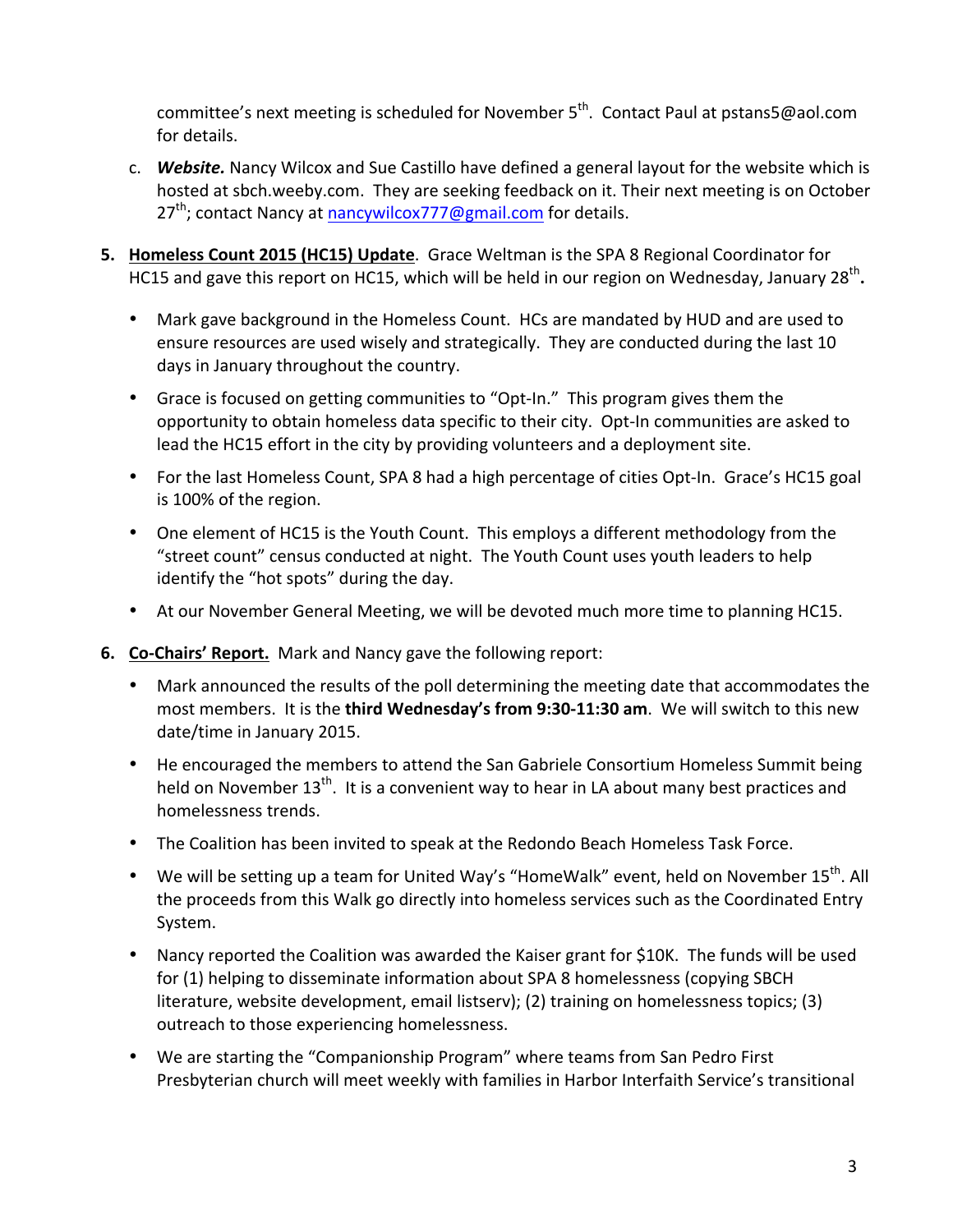program for 6 months. Nancy is helping to develop the program on behalf of SBCH and is assisting with the training.

• She attended the Los Angeles County Office of Education's Homeless Symposium and passed around two presentations from that event. Electronic copies of the entire day's events are available and described in the "Announcement for 10/6/14" email.

## **7. Member Agency Announcements**

- Jessy encouraged members to donate their old cell phones to CPAF. Contact her at jessican@cpaf.info if you would like a donation box for your organization.
- Karen Ceaser announced the San Pedro Department of Mental Health Harbor Area Reentry Collaborative Job Fair workshop on Tuesday, October  $28<sup>th</sup>$ .
- Paul said the NAMI-LA walk will be this Saturday in downtown LA.

The meeting adjourned at 12:15 pm.

Respectfully submitted by Nancy Wilcox.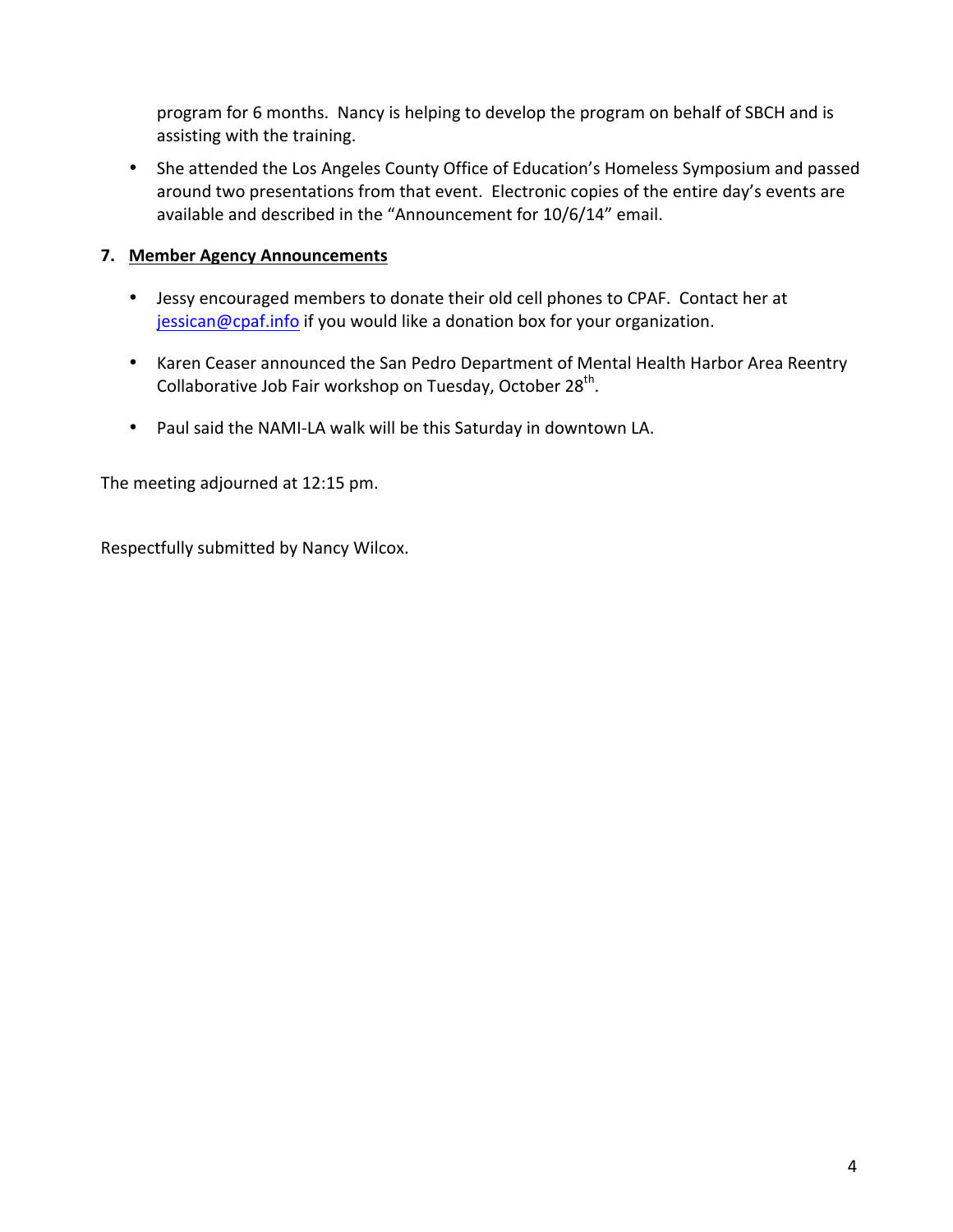

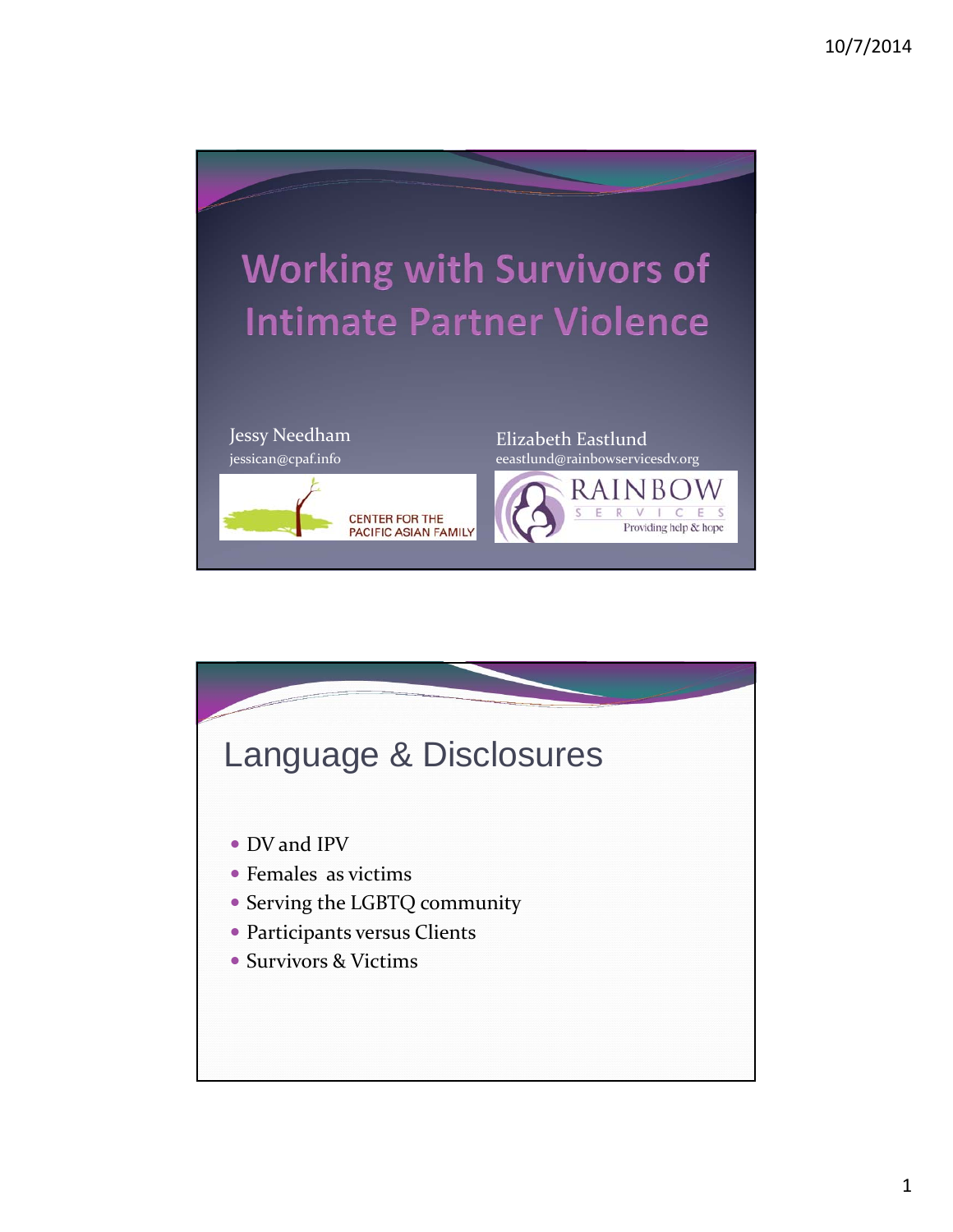

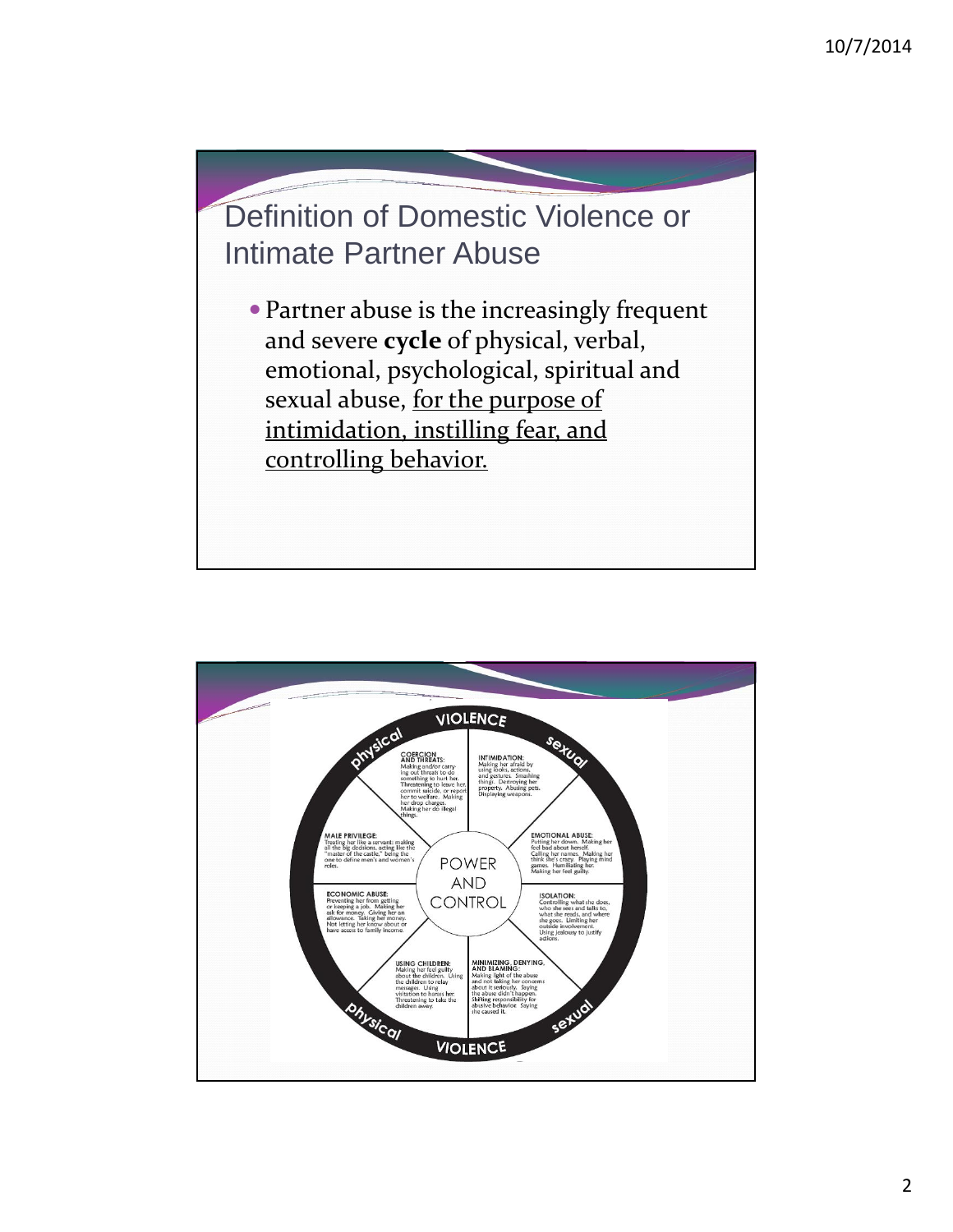

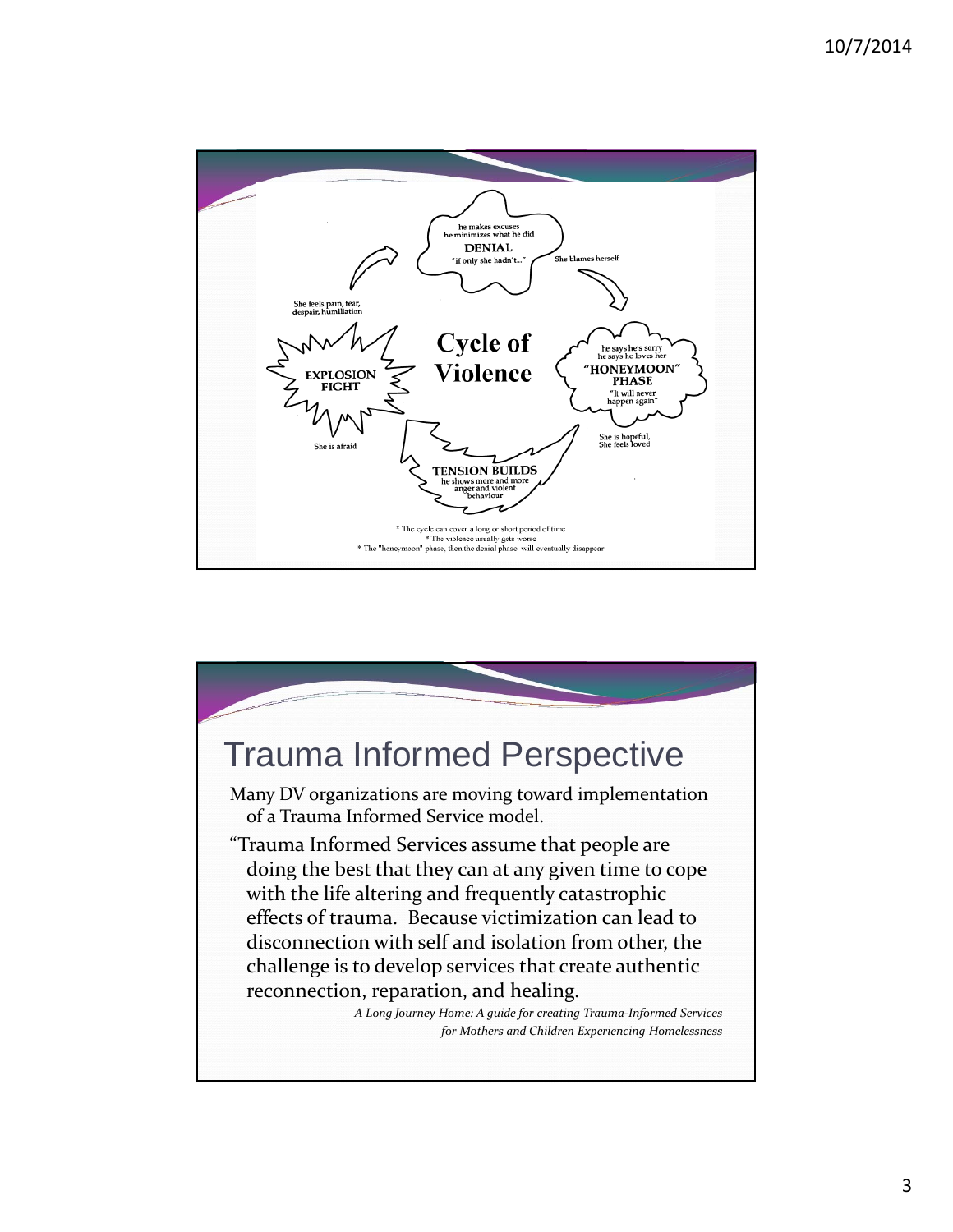

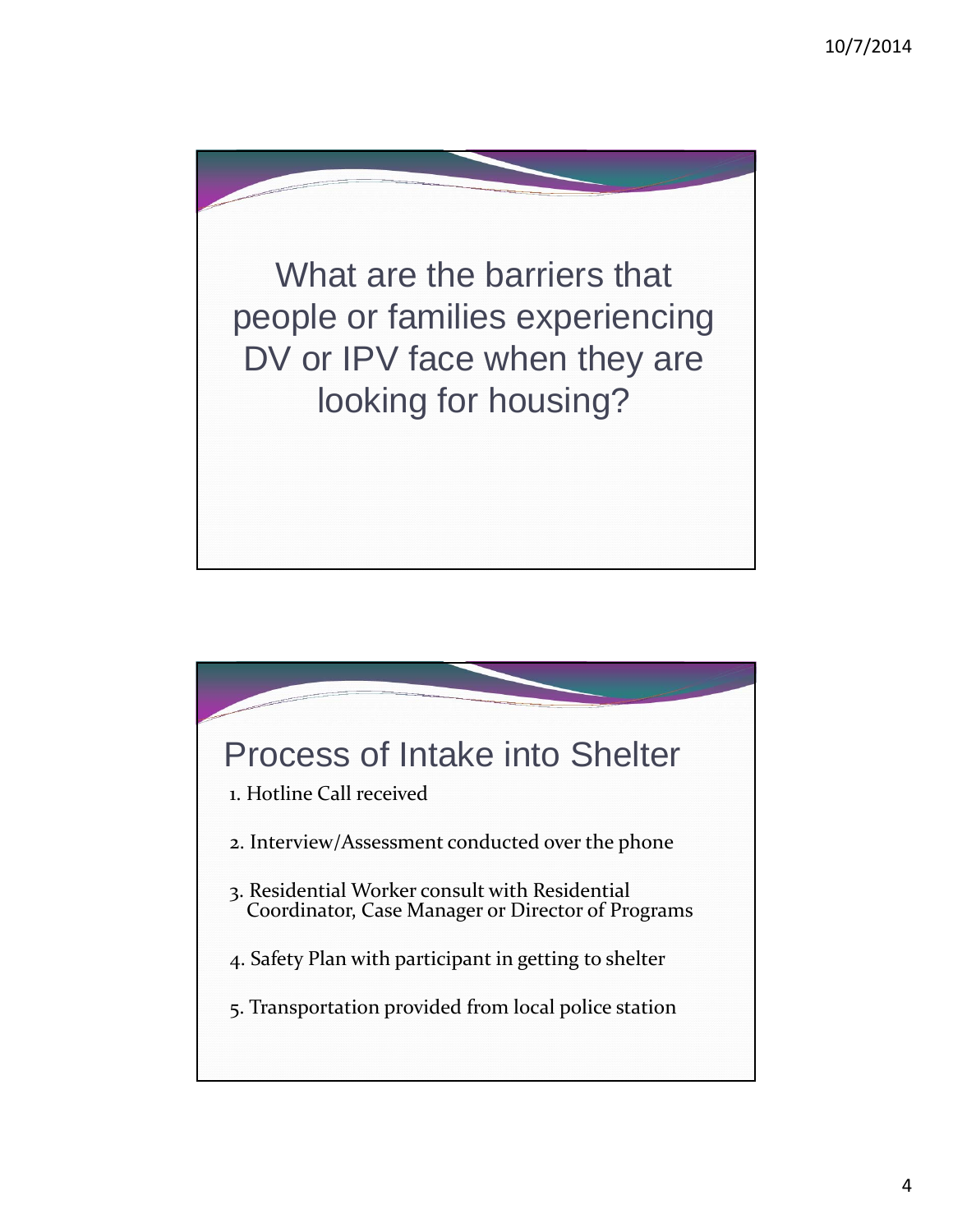

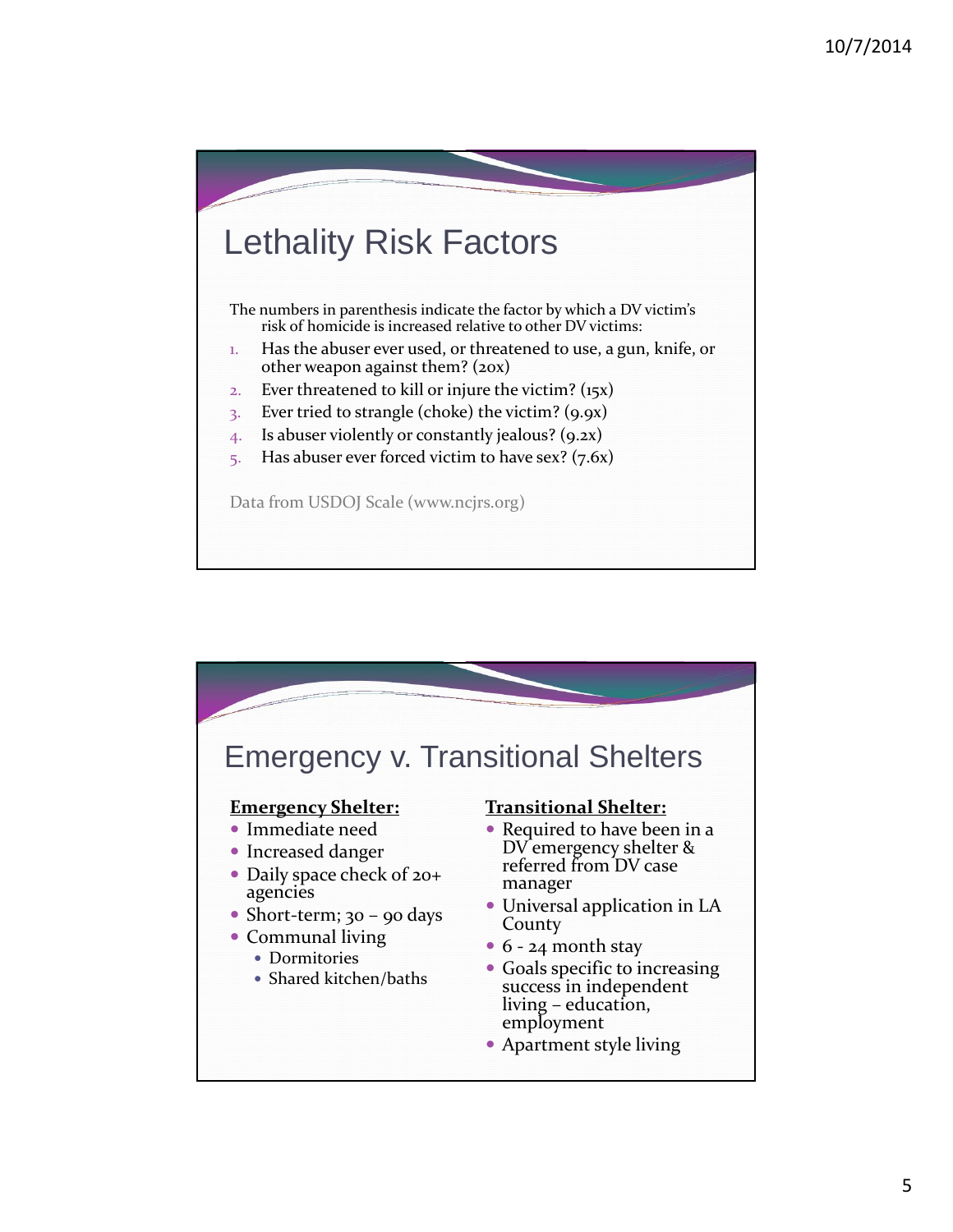

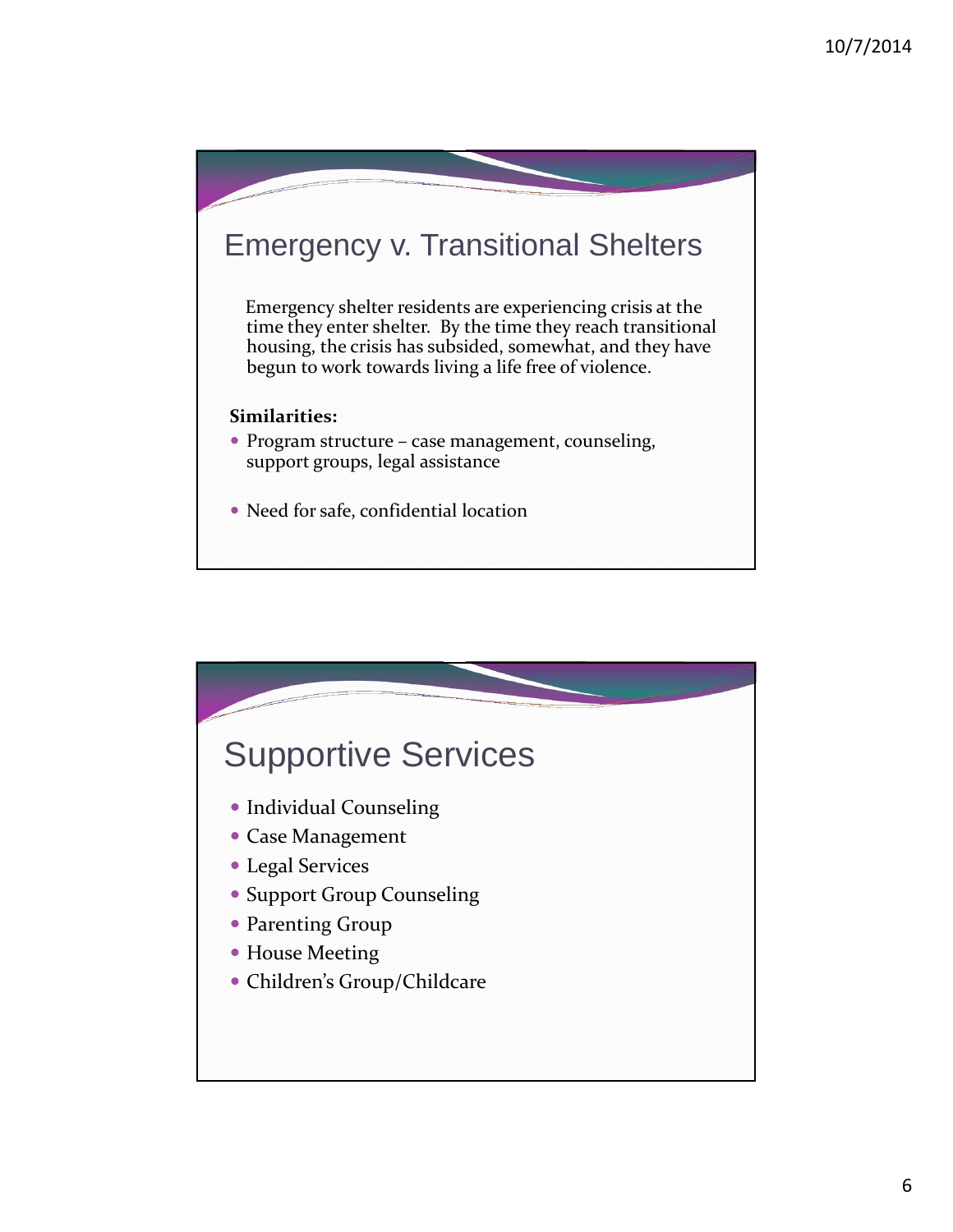| <b>Emergency Shelters</b><br>1736 Family Crisis Center<br>Angel Step Inn<br>CPAF<br>East LA Women's Center<br><b>Free Spirit</b><br><b>Haven Hills</b><br>Haven House<br>House of Ruth                                                                          | <b>LA County</b><br><b>Shelter Network</b><br><b>Transitional Housing</b><br>1736 Family Crisis Center<br>Angel Step Inn<br>APWC<br>Casa de Alegria<br><b>CPAF</b><br>Good Shepherd<br><b>Haven Hills</b><br>Hope Cottage<br><b>LTSC Kosumosu</b><br>Prototypes<br><b>Rainbow Services</b> |
|-----------------------------------------------------------------------------------------------------------------------------------------------------------------------------------------------------------------------------------------------------------------|--------------------------------------------------------------------------------------------------------------------------------------------------------------------------------------------------------------------------------------------------------------------------------------------|
| Interface<br><b>Interval House</b><br>Jenesse Center<br><b>Rainbow Services</b><br>DV Center of Santa Clarita<br>Sojourn<br>Su Casa<br><b>Sunrise Village</b><br><b>Tamar House</b><br><b>Valley Oasis</b><br><b>WCCS</b><br><b>WINGS</b><br>Womenshelter of LB |                                                                                                                                                                                                                                                                                            |